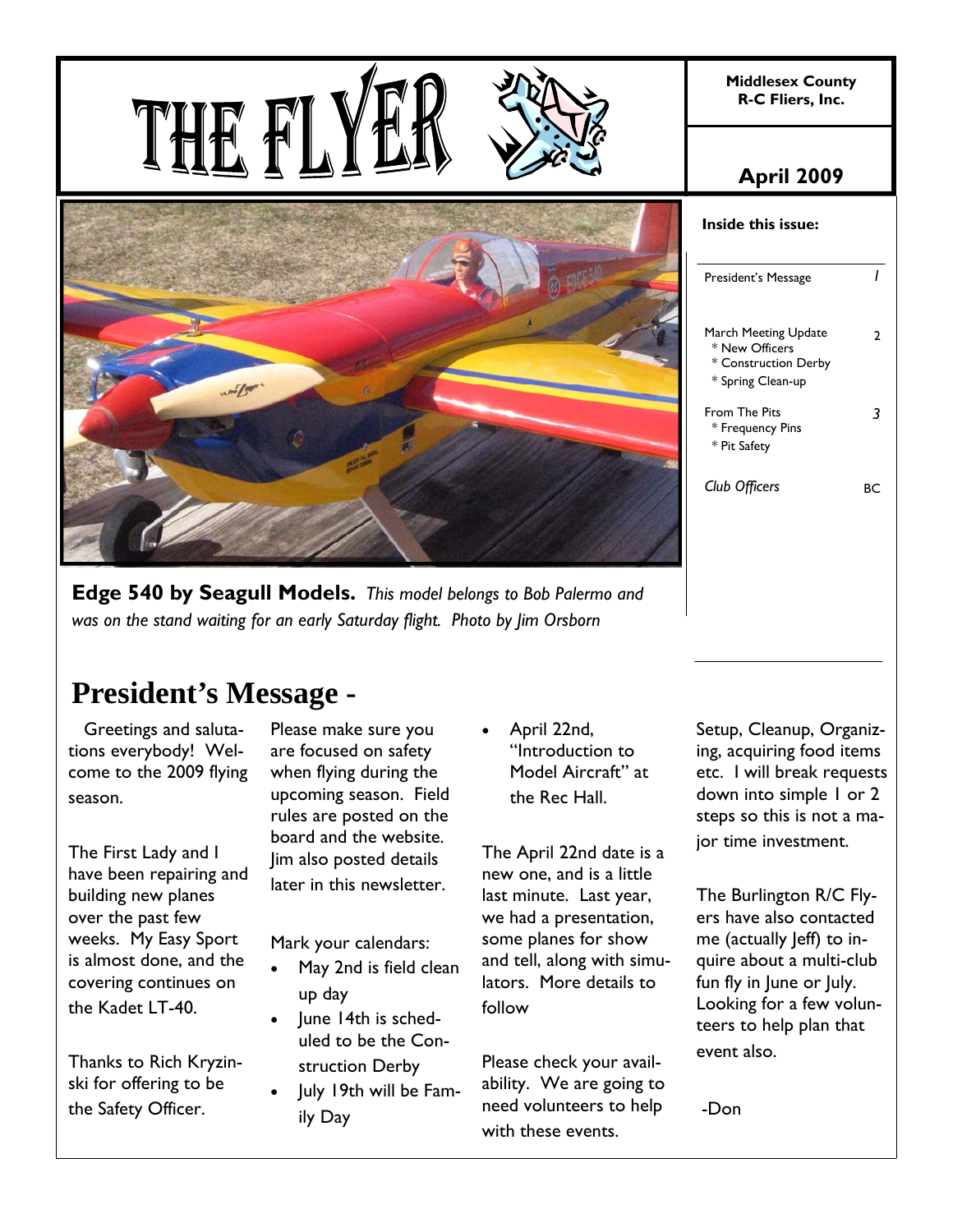

## **March Meeting Update** *by Jim Orsborn*

## **Thank You**

Yes we all owe a great big Thank You to all of the members that showed up for the March Meeting. We had a total of 18 members and 1 guest who attended the meeting. So with a full quorum in attendance, we were able to elect a new slate of officers and move forward with plans for another year.

## **New Officers**

Yes, we have a new President and a full slate of Directors. If you get a chance, please offer your thanks to the following members: Don Fitzreiter, Pres Jerry Crowley, VP Vic Vogel, Treas. Ray Capobianco, Secretary and Directors Charlie Bacon, Dan Fisher, and Dave Varrell. Everyone's contact info is on the back cover.

## **Treasurer's Report**

Vic told us that the club did well in February with all income and no expenses. So the treasury balance went from \$4,831 at the beginning of the month to \$5,397 by the end of the month. Jeff told us that he did receive a final bill from the school for the Auction, so he will be able to finalize the accounting for next month.

## **Old Business**

Wouldn't you know it, but right after Don took over as President, he had some old business that needed to be addressed. A motion was placed on the floor to amend our By-Laws. The suggestion was to amend Article VI Section 3 which defines a quorum for meetings. After some discussion, Jeff Ward made a motion to change

the definition from 20% to 15% and the motion was seconded by John Parisi. A vote on the motion passed, so our By-Laws are now amended to read: "Fifteen (15%) percent of the members entitled to vote must be present in person to constitute a quorum at all meetings of the members for the election of Officers and Directors and for the transaction of other business except as otherwise provided by law, by the certificate of incorporation, or these by-laws."

#### **New Business**

Multi-club event. It seems like the 495th club has put out a feeler for interest in a joint Fun Fly event. The Burlington club is also interested. So it was agreed that Jeff would see if there was any further information about the proposed date or format.

Construction Derby Ray Capobianco put a plan on the table to hold our 15th annual Construction Derby on June 14th this year. Everyone agreed on entry fees and a lineup of prizes. All that Ray would say is that there will be more fun by all this year, and if you have been to one in the past, look for a few changes this year.

Spring Cleanup The group has set May 2nd as Spring Cleanup Day for this year. Please mark your calendar NOW for this date, as this may be the last Newsletter before that date. More plans will likely unfold at the next meeting, but there might not be time to get another Newsletter out. The usual plans will probably apply, so please stop by for light refreshments and lend a hand with the work.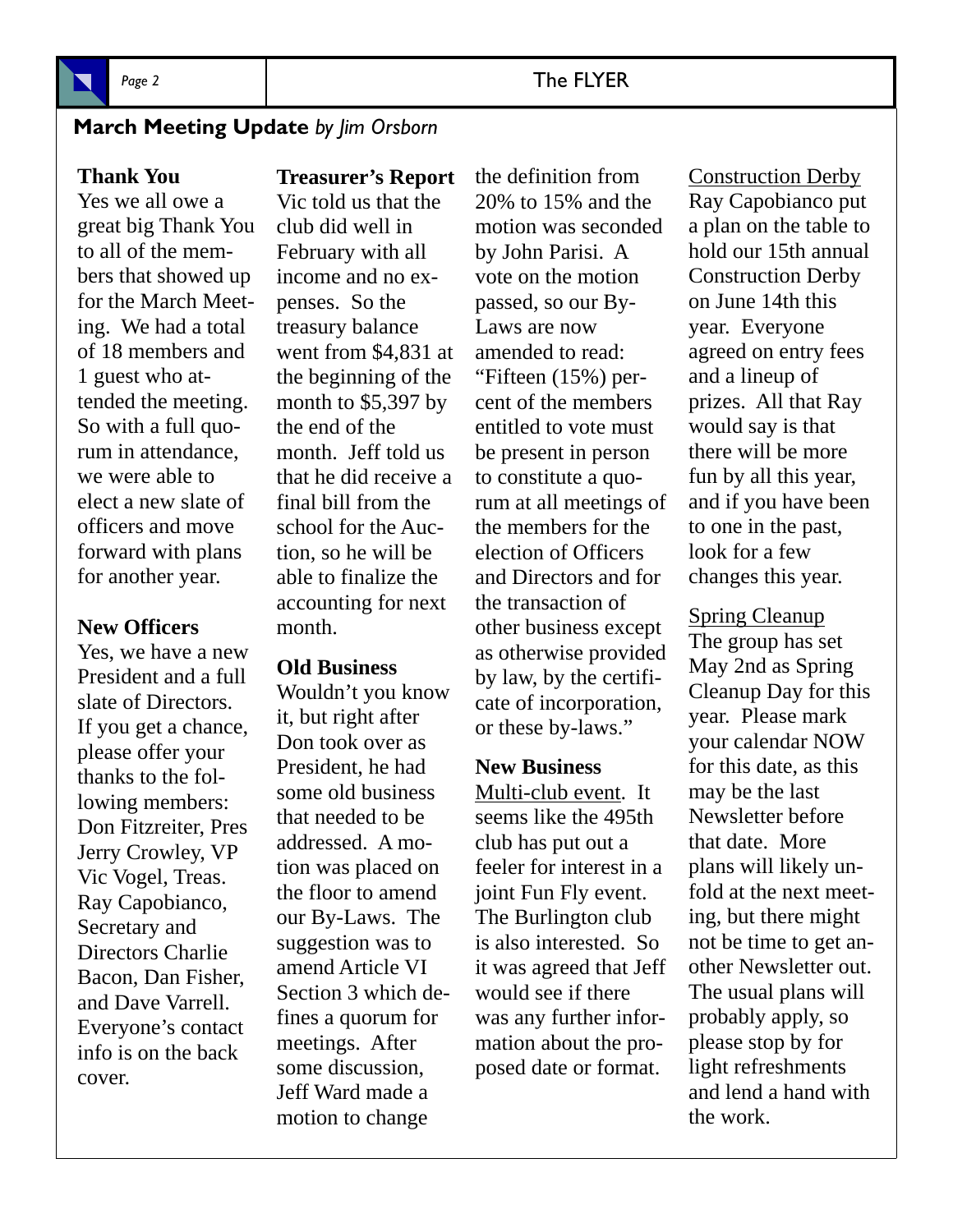## **From The Pits** *by Jim Orsborn*

#### **Frequency Pins**

Yes we are still using Frequency Pins. Every member of the club should have a new 2009 Freq Pin by now. Old pins are no longer valid and are a clear indication that the holder has not paid their dues. Members who are still using older radios will have their channel number displayed on the pin. Users who are using Spread Spectrum radios will have a **SS**  on the pin instead of the channel number. Even if you have a Spectrum radio and no longer need to worry about interference; you Still Need to Display you Pin when flying at the MCRCF Field.

### **Pin Etiquette**

Upon arriving at the field, all members should post their Freq Pin on the Frequency Pole for everyone else to see. When first added to the pole the most likely spot will be at the bottom

of the Red vertical bar. This is where pins hang out while pilots are patiently waiting for their turn to fly. Do not assume that you can simply move to the top flight bar and fly immediately.

After waiting for your turn, pilots will move their pin up to one of the horizontal bars. The Yellow bar is for pilots who need to operate their radio, but will not actually be leaving the pits. The Green bar of course is for pilots who will actually be flying. Club rules clearly state that a maximum of three pilots should be flying from the field at any one time. With one more pin for a helicopter pilot in the hover area; there should never be more than four pins on the Green flight bar at one time.

The same limits do not apply to the Yellow bar; but pilots must insure that there are no freq conflicts.

#### **Pit Safety**

Okay, this is going to be the unpopular topic. I may even raise a few brows with a couple friends. **Tie downs**: Yes, please use a flight stand or another secure method to hold your plane when starting the engine. **Taxi Out**: Once the engine is running, most pilots lift the plane to the ground and taxi out to the runway. Be very careful to stay away from other pilots. Always announce your intentions and insure that you will not interfere with another pilot. If the path to the runway is not clear; carry your plane to the runway. **Taxi In**: When you have finished the flight, the safest practice is to stop the engine at the edge of the runway and carry the plane back to the flight stand. Ground taxi back to the stand only if there is a clear path.

is actually flying once it leaves the ground; so there is no maneuver that is equivalent to taxi. Therefore helis should always be carried from the pits to the runway; and pilots who may have done this in the past should stop. **Range Check**: Do take the time before your first flight of the year, and after

**Helicopters**: A heli

#### plane. **Control Checks**:

any changes to the

Story was that an old Air Force crew chief thought he should always just say "Check" when the pilot asked about control movements. We've seen several accidents at the field that could have been avoided if the pilot had done a simple control movement check. You do look for "Correct" movement when you use right aileron stick?